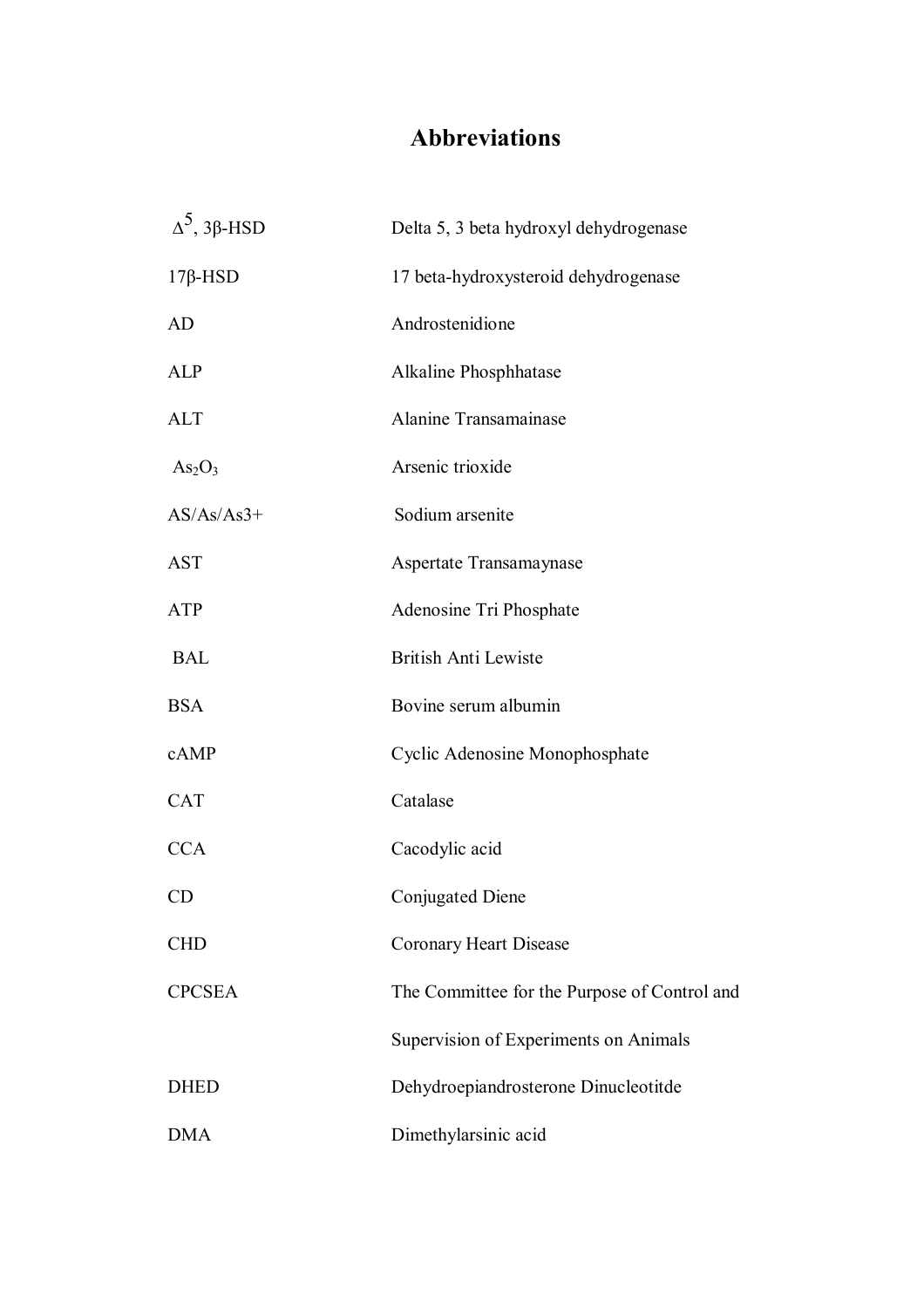| <b>DMSA</b>    | Dimarcaptosuccinic acid               |
|----------------|---------------------------------------|
| <b>DMSO</b>    | Dimethyl sulfoxide                    |
| <b>DNA</b>     | Deoxyribonucleic Acid                 |
| dsDna          | double stranded DNA                   |
| dTMP           | deoxy-Thymidine Monophosphate         |
| <b>DTNB</b>    | 5,5'-Dithio-bis (2-nitrobenzoic acid) |
| dUMP           | deoxy-Uridine Monophosphate           |
| E <sub>2</sub> | Estradiol                             |
| <b>EDTA</b>    | Ethylene Diamaine Tetra Acetic Acid   |
| <b>ELISA</b>   | Enzyme Linked Immunosorband Assay     |
| FH4            | Tetrahydrofolate                      |
| <b>FSH</b>     | <b>Folicle Stimulating Hormone</b>    |
| GI             | Gastro-Intestinal                     |
| GnRH           | Gonadotrophin Releasing Hormone       |
| <b>GSH</b>     | Glutathione                           |
| H2O2           | Hydrogen Peroxide                     |
| Hb             | Haemoglobin                           |
| <b>HCl</b>     | Hydrochloric Acid                     |
| <b>HDL</b>     | High density lipoprotein              |
| <b>HRP</b>     | Horse Radish Peroxidase               |
| IQ             | Iteligent Qucent                      |
| $IUF-1$        | Insulin Upstream Faactor-1            |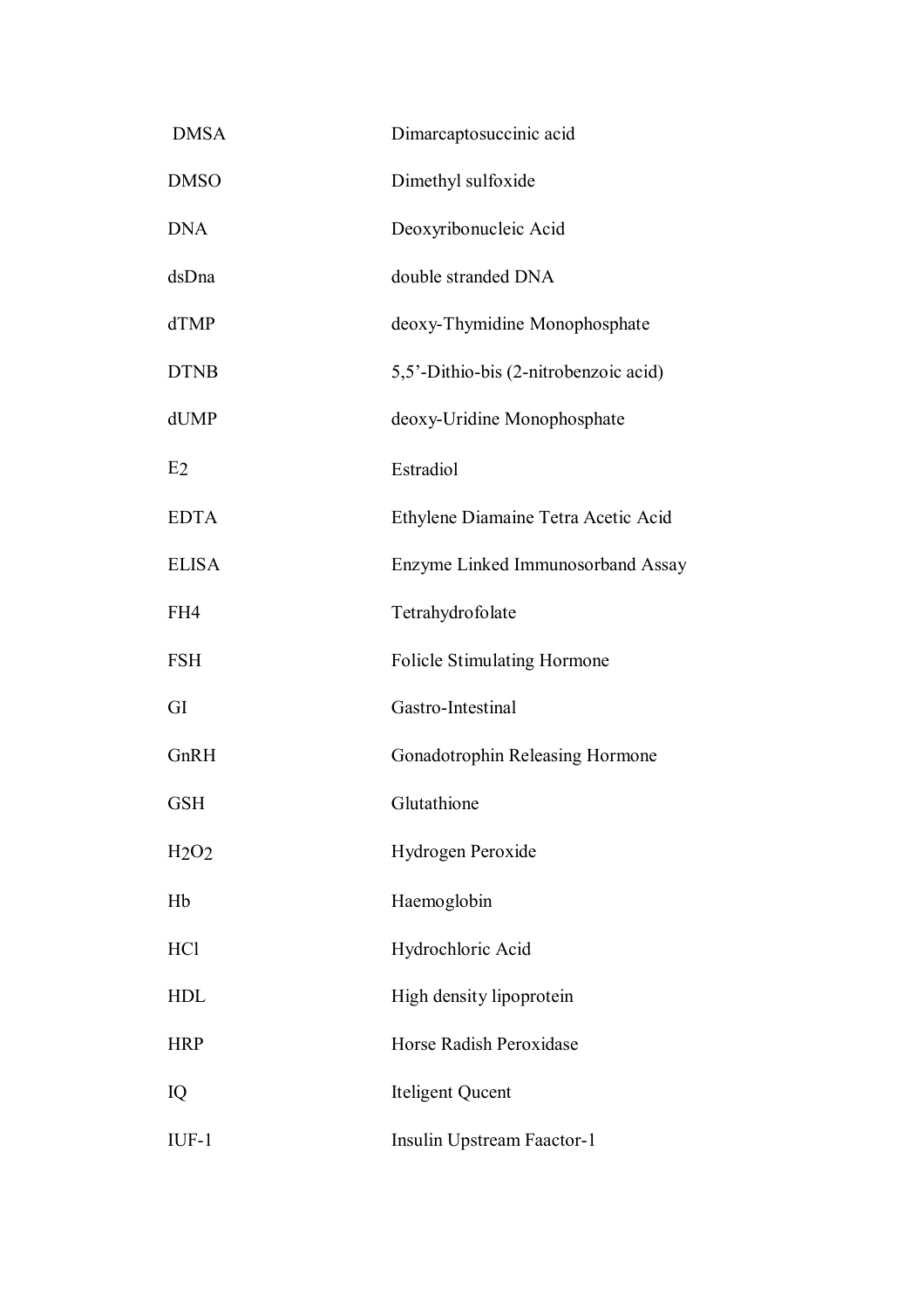| K <sub>2</sub> HPO <sub>4</sub>               | Di-Pottassium Hydrogen Phosphate                       |
|-----------------------------------------------|--------------------------------------------------------|
| <b>LDH</b>                                    | Lacted Dehydrogenase                                   |
| <b>LDL</b>                                    | Low-Density Lipoprotein                                |
| <b>LH</b>                                     | Lutinizing Hormone                                     |
| <b>MCH</b>                                    | Mean Corpucular Haemoglobin                            |
| <b>MCHC</b>                                   | Mean Corpuscular Haemoglobin Concentration             |
| <b>MCV</b>                                    | Mean Corpuscular Volume                                |
| <b>MDA</b>                                    | Malondealdehyde                                        |
| <b>MMA</b>                                    | Monomythyl Arsenic Acid                                |
| NA <sub>2</sub> S <sub>2</sub> O <sub>5</sub> | Sodium Metabisulphite                                  |
| NaASO <sub>2</sub>                            | Sodium Arsenite                                        |
| <b>NADH</b>                                   | Reduced Nicotinamide Adenine                           |
| NaH <sub>2</sub> PO <sub>4</sub>              | Monosodium dihydrogen phosphate                        |
| <b>NBT</b>                                    | Nitro Blue Tetrazolium                                 |
| <b>NMDAR</b>                                  | N-methyl-D-aspartate receptor                          |
| <b>NRC</b>                                    | National Research Council                              |
| <b>OD</b>                                     | <b>Optical Density</b>                                 |
| <b>PCFT</b>                                   | Proton-Coulped High-Affinity Folate Transporter        |
| <b>PCV</b>                                    | Packed Cell Volume                                     |
| <b>POD</b>                                    | Peroxidase                                             |
| $PPAR\gamma$                                  | Peroxisome Proliferative-Activated Receptor $\gamma$ . |
| <b>PUFA</b>                                   | Poly Unsaturated Facty Acid                            |